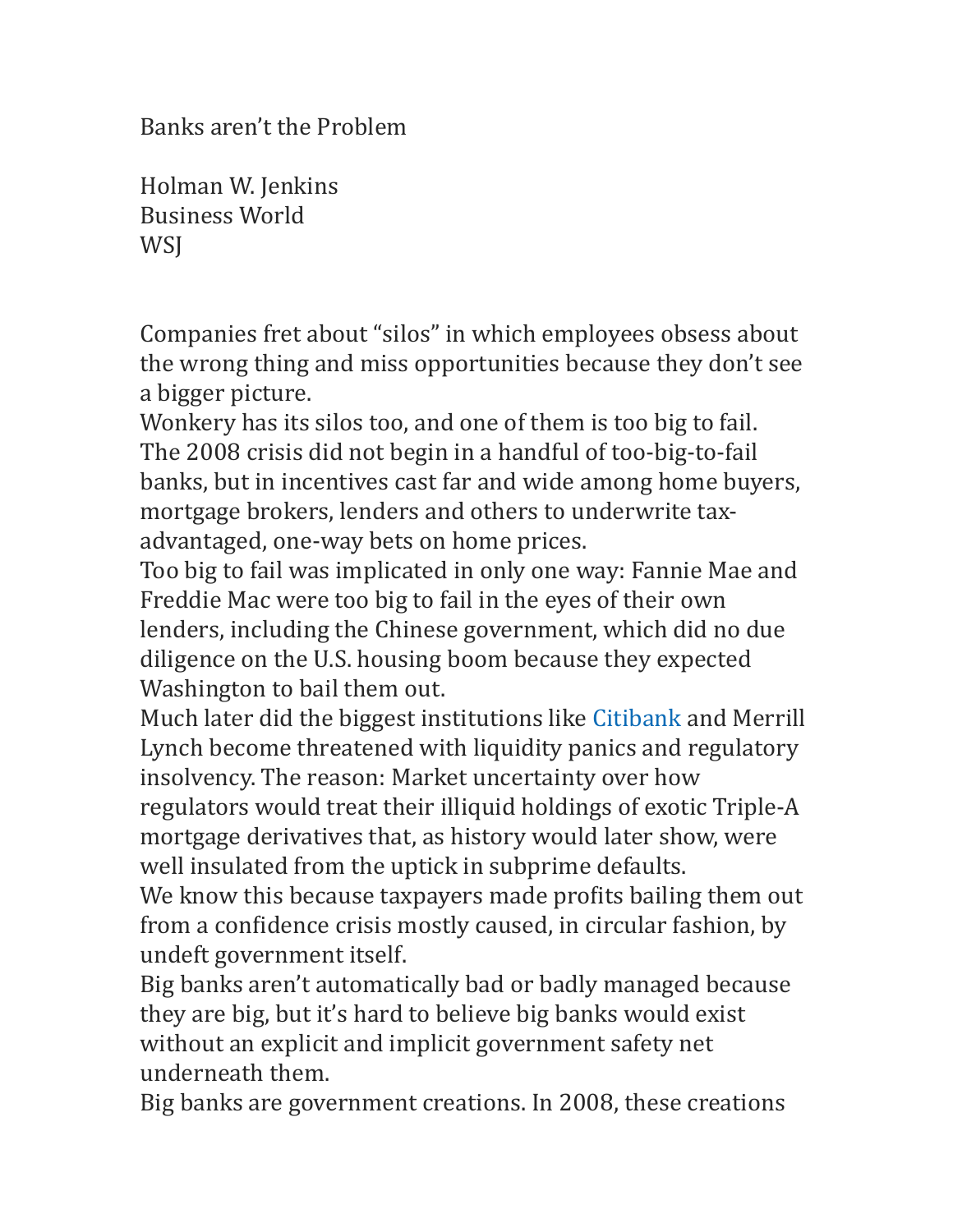were the vehicles by which a maladroit government turned a housing bust in a few U.S. states into a global financial meltdown. They were also the vehicles by which government promptly halted the panic simply by guaranteeing the liabilities of the biggest institutions.

None of this has changed since Dodd-Frank, none of it is likely to change. Too big to fail is wonkery of surpassing irrelevance. At the moment, regulators are hand-waving over the inadequacy of the "living wills" that were supposed to make giant banks easier to wind up if they stumble—never mind that living wills are irrelevant to the circumstances that actually cause the solvency of giant banks to be questioned and irrelevant to the (inevitable) government decision to support them. 

"The biggest American banks, nearly eight years after the financial crisis, are still too big to fail," fretted a New York Times front-pager last week after Fed and Treasury stress tests. 

"That suggests that if there were another crisis today, the government would need to prop up the largest banks if it wanted to avoid financial chaos."

Well, yes. The sentence is a tautology. To halt a crisis caused by fears that government might stop propping up the biggest banks, it would have to prop them up.

The "crisis" in this sentence appears immaculately. In fact, we know where the crisis will come from and how it will be transmitted to the financial system. The Richmond Fed's "bailout barometer" shows that, since the  $2008$  crisis,  $61\%$  of all liabilities in the U.S. financial system are now implicitly or explicitly guaranteed by government, up from 45% in 1999. Citigroup estimates that the top 20 advanced industrial economies, in addition to their enormous, recognized public debts, face unrecorded additional debts of \$78 trillion for their unfunded pension systems.